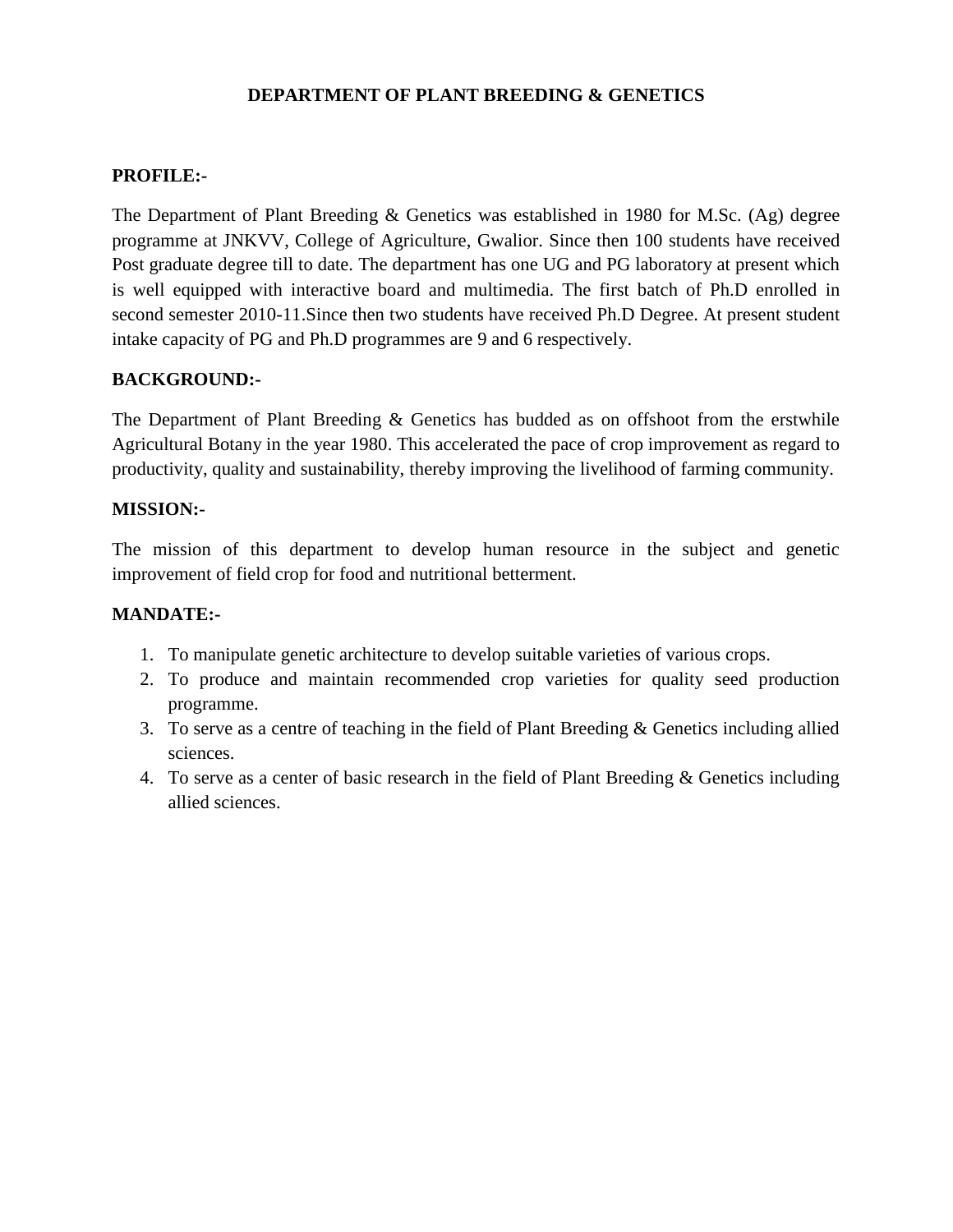#### **Details of Scientist and other staff:-**



**Dr A.K.Singh Professor.& HOD**

0751-2460581(o), 0751-2341691(Fax), 9425308850,(Mob) **hodpbg2009@gmail.com**

## **FACULTY**

| S.No             | <b>NAME</b>         | <b>DESIGNATION</b> | <b>SPECIALIZATION</b>        | <b>CONTACT NO /EMAIL ID</b>  |
|------------------|---------------------|--------------------|------------------------------|------------------------------|
|                  |                     |                    |                              | $0751 - 2460581$ (o),        |
| 1.               | Dr.A.K.Singh        | Professor.& HOD    | Crop Improvement             | 0751-2341691(Fax),           |
|                  |                     |                    |                              | 9425308850, (Mob)            |
|                  |                     |                    |                              | hodpbg2009@gmail.com         |
| 2.               | Dr.V.S.Kandalkar    | Professor          | <b>Plant Breeding</b>        | 9425087311, (Mob)            |
|                  |                     |                    | <b>Quantitative Genetics</b> | vsk_1987@yahoo.co.in         |
| 3.               | Dr.A.K.Sharma       | Asso.Professor     | <b>Plant Breeding</b>        | 9425008044, (Mob)            |
|                  |                     |                    | <b>Quantitative Genetics</b> | Arvindatma@gmail.com         |
| $\overline{4}$ . | Dr.R.S.Sikarwar     | Asstt.Professor    | <b>Plant Breeding</b>        | 9425129059, (Mob)            |
|                  |                     |                    | <b>Quantitative Genetics</b> | ravendra484@gmail.com        |
| 5.               | Sh.Y.M.Indapurkar   | Tech.Assistant &   | <b>Plant Breeding</b>        | 9425116322, (Mob)            |
|                  |                     | PRO,RVSKVV         |                              | prorvskvv@gmail.com          |
| 6.               | Sh.Sudhanshu Jain   | I/C.Farm $&$       | <b>Plant Breeding</b>        | 9425488882, (Mob)            |
|                  |                     | Tech.Assistant     |                              | sudhanshujain07 $@$ yahoo.in |
| 7.               | Sh.Rajveer S.Parmar | F.E.O              |                              | 9425776127, (Mob)            |
| 8.               | Hassu Shah          | Peon               |                              | 9300562091, (Mob)            |
|                  |                     |                    |                              |                              |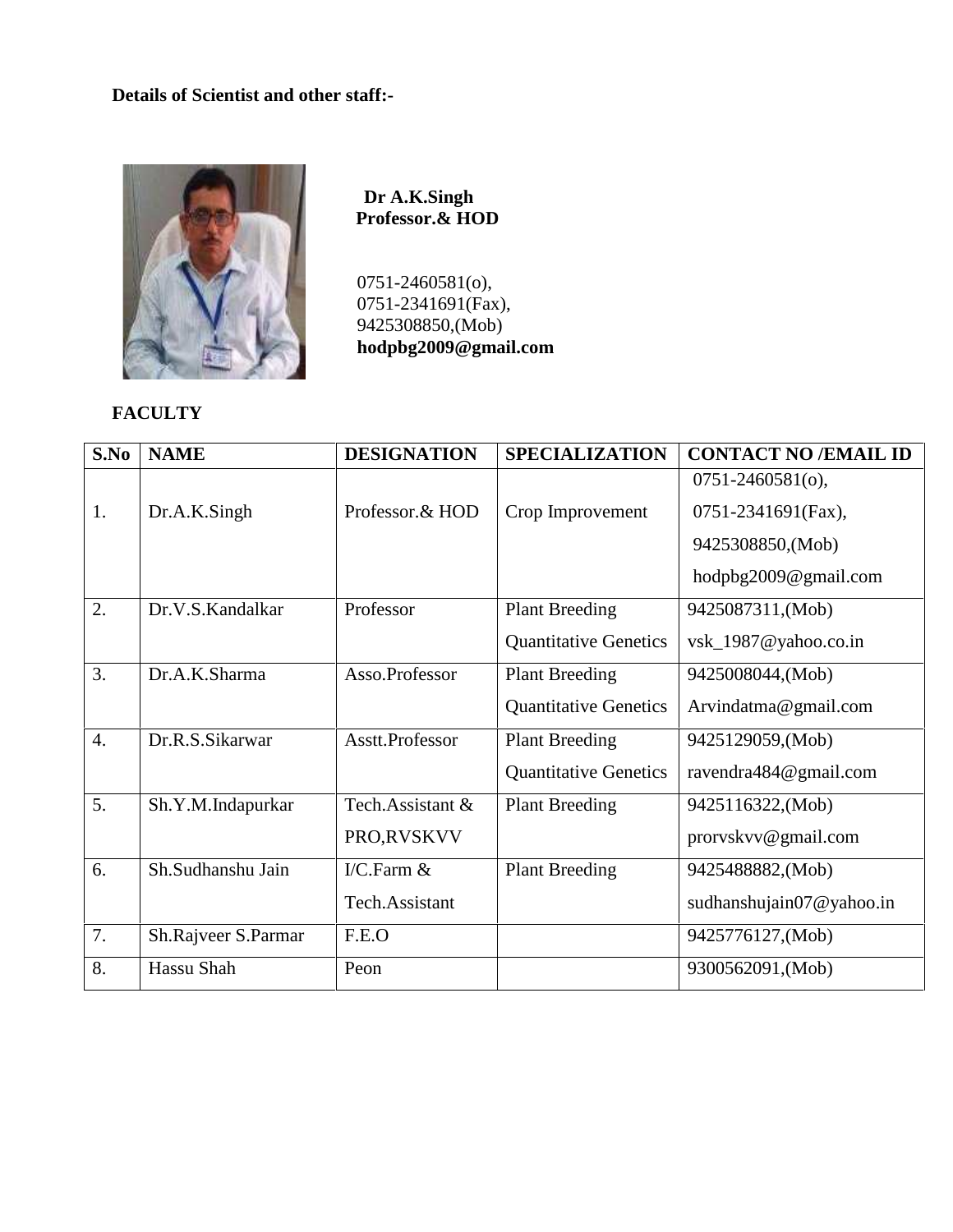# **Other Campus Faculty**

| S.No             | <b>NAME</b>          | <b>DESIGNATION</b>         | <b>SPECIALIZATION</b> | <b>CONTACT NO /EMAIL ID</b> |
|------------------|----------------------|----------------------------|-----------------------|-----------------------------|
| 1.               | Dr.Jagdish Singh     | <b>Principal Scientist</b> | <b>Plant Breeding</b> | 9425958713 (Mob)            |
|                  |                      | COA, Indore                |                       | Safflowerjagdish@yahoo.com  |
| 2.               | Dr.(Smt) Induswaroop | Principal Scientist        | <b>Plant Breeding</b> |                             |
|                  |                      | COA, Indore                |                       |                             |
| 3.               | Shri V.P Kataria     | Scientist                  | <b>Plant Breeding</b> | 9827737696 (Mob)            |
|                  |                      | (Sel.Grade)                |                       |                             |
|                  |                      | COA, Indore                |                       |                             |
| $\overline{4}$ . | Dr.D.K.Shrivastava   | Scientist /                | <b>Plant Breeding</b> | 9425953270 (Mob)            |
|                  |                      | (Tech.Asstt.)              |                       | Shrivastavamedherbs         |
|                  |                      | COA, Indore                |                       | @rediffmail.com             |
| 5.               | Dr.M.K.Saxena        | Scientist /                | <b>Plant Breeding</b> | 9425082622 (Mob)            |
|                  |                      | (Tech.Asstt.)              |                       |                             |
|                  |                      | COA, Indore                |                       |                             |
| 6.               | Dr.Smt.Usha Saxena   | Scientist /                | <b>Plant Breeding</b> | 9425351213 (Mob)            |
|                  |                      | (Tech.Asstt.)              |                       | umsax@rediffmail.com        |
|                  |                      | COA, Indore                |                       |                             |
| 7.               | Dr.Sunil Holkar      | Scientist /                | <b>Plant Breeding</b> | 9425437871 (Mob)            |
|                  |                      | (Tech.Asstt.)              |                       | s.holkar@yahoo.co.in        |
|                  |                      | COA, Indore                |                       |                             |
| 8.               | Shri Lekhram         | Scientist                  | <b>Plant Breeding</b> | 9425909835 (Mob)            |
|                  |                      | COA, Khandwa               |                       | lekhramscientist@gmail.com  |
| 9.               | Dr.H.Patidar         | Principal Scientist        | <b>Plant Breeding</b> | 9926478278 (Mob)            |
|                  |                      | COH, Mandsaur              |                       | drhpatidar@gmail.com        |
| 10.              | Sh.Basant Kacouli    | Asstt.Professor            | <b>Plant Breeding</b> | 94240009900 (Mob)           |
|                  |                      | COH, Mandsaur              |                       | kachouli@yahoo.com          |
| 11.              | Dr.N.S.Bhadouriya    | SMS, KVK, Lahar            | <b>Plant Breeding</b> | 9669618483(Mob)             |
|                  |                      | <b>Bhind</b>               |                       | nsbhadouriya@yahoo.co.in    |
| 12.              | Sh Puspendra singh   | SMS, KVK,                  | <b>Plant Breeding</b> | 8959831539 (Mob)            |
|                  |                      | Shivpuri                   |                       | Singhpuspendrar             |
|                  |                      |                            |                       |                             |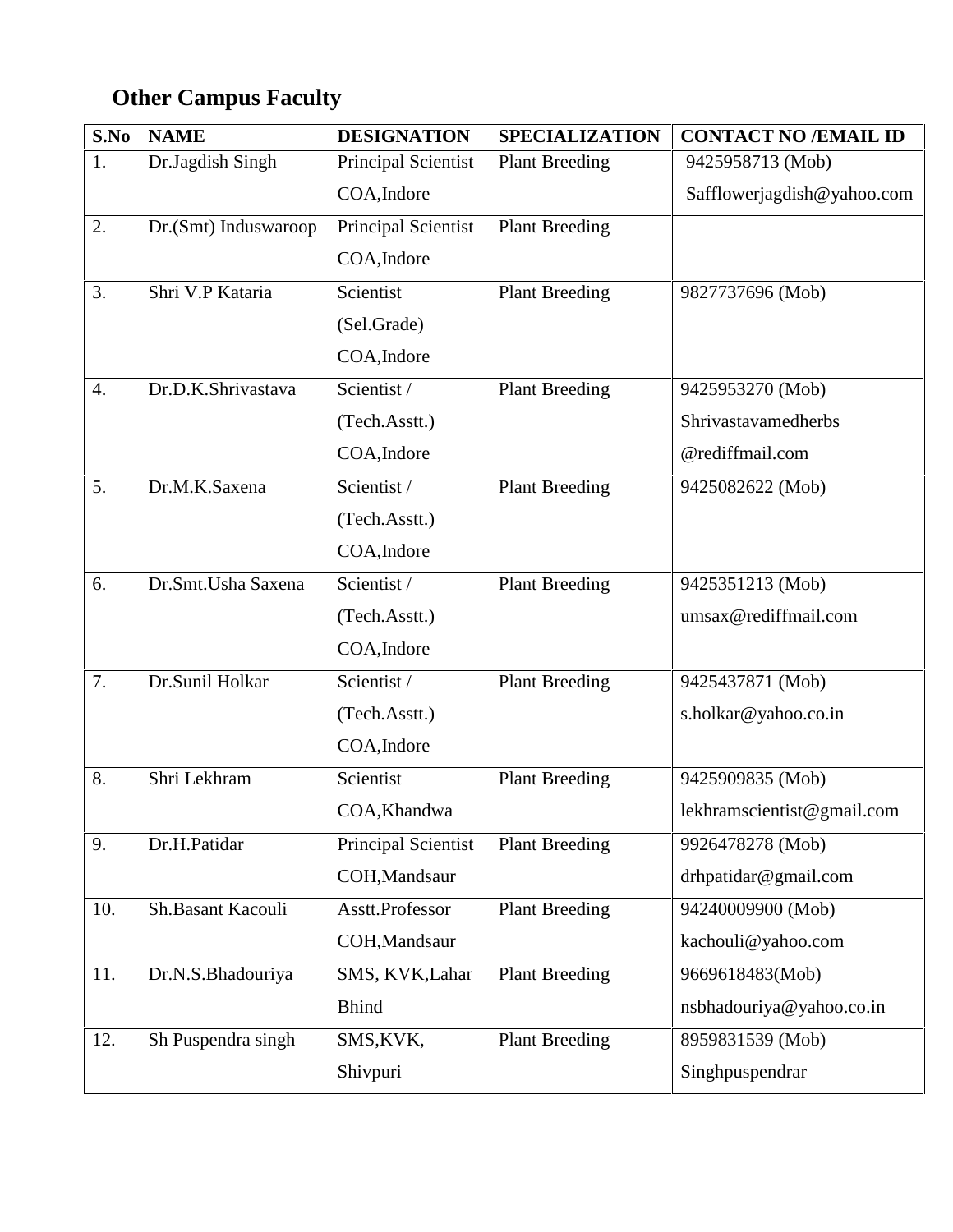|                     |                            |                       | @rediffmail.com        |
|---------------------|----------------------------|-----------------------|------------------------|
| Dr.S.K.Kaushik      | SMS, KVK, Ujjain           | <b>Plant Breeding</b> | 9977050608 (Mob)       |
|                     |                            |                       | Kaushik.surendra       |
|                     |                            |                       | @rediffmail.com        |
| Sh.Surendra Babu    | SMS, KVK, Ratlam           | <b>Plant Breeding</b> | 9977170914 (Mob)       |
| Sharma              |                            |                       | kvkratlam@gmailcom     |
| Dr.S.R.Ramgiry      | <b>Principal Scientist</b> | <b>Plant Breeding</b> | 8982305368 (Mob)       |
|                     | RAK, COA, Sehore           |                       | Sr.ramgiry57@gmail.com |
| Dr.Mohammad Yasin   | <b>Principal Scientist</b> | <b>Plant Breeding</b> | 9406517978 (Mob)       |
|                     | RAK, COA, Sehore           |                       |                        |
| Dr.A.N.Tikle        | Senior Scientist           | <b>Plant Breeding</b> | 9424468264 (Mob)       |
|                     | RAK, COA, Sehore           |                       | antiklepb@gmail.com    |
| Shri.Ashok Saxena   | Tech.Asstt.                | <b>Plant Breeding</b> | 9893476337 (Mob)       |
|                     | RAK, COA, Sehore           |                       | Ashoksaxena04          |
|                     |                            |                       | @rediffmail.com        |
| Dr.V.K.Tiwari       | Senior Scientist           | <b>Plant Breeding</b> | 9425407723 (Mob)       |
|                     | ZARS, Morena               |                       | Vkt786@yahoo.co.in     |
| Dr.M.K.Tripathi     | Senior Scientist           | <b>Plant Breeding</b> |                        |
|                     | ZARS, Morena               |                       |                        |
| Shri Dinesh Awasthi | Tech.Asstt                 | <b>Plant Breeding</b> | 9584709675 (Mob)       |
|                     | ZARS, Morena               |                       |                        |
| Dr.V.S.Bhadauria    | P.A,KVK,Gwalior            | <b>Plant Breeding</b> | 9826776808 (Mob)       |
|                     |                            |                       |                        |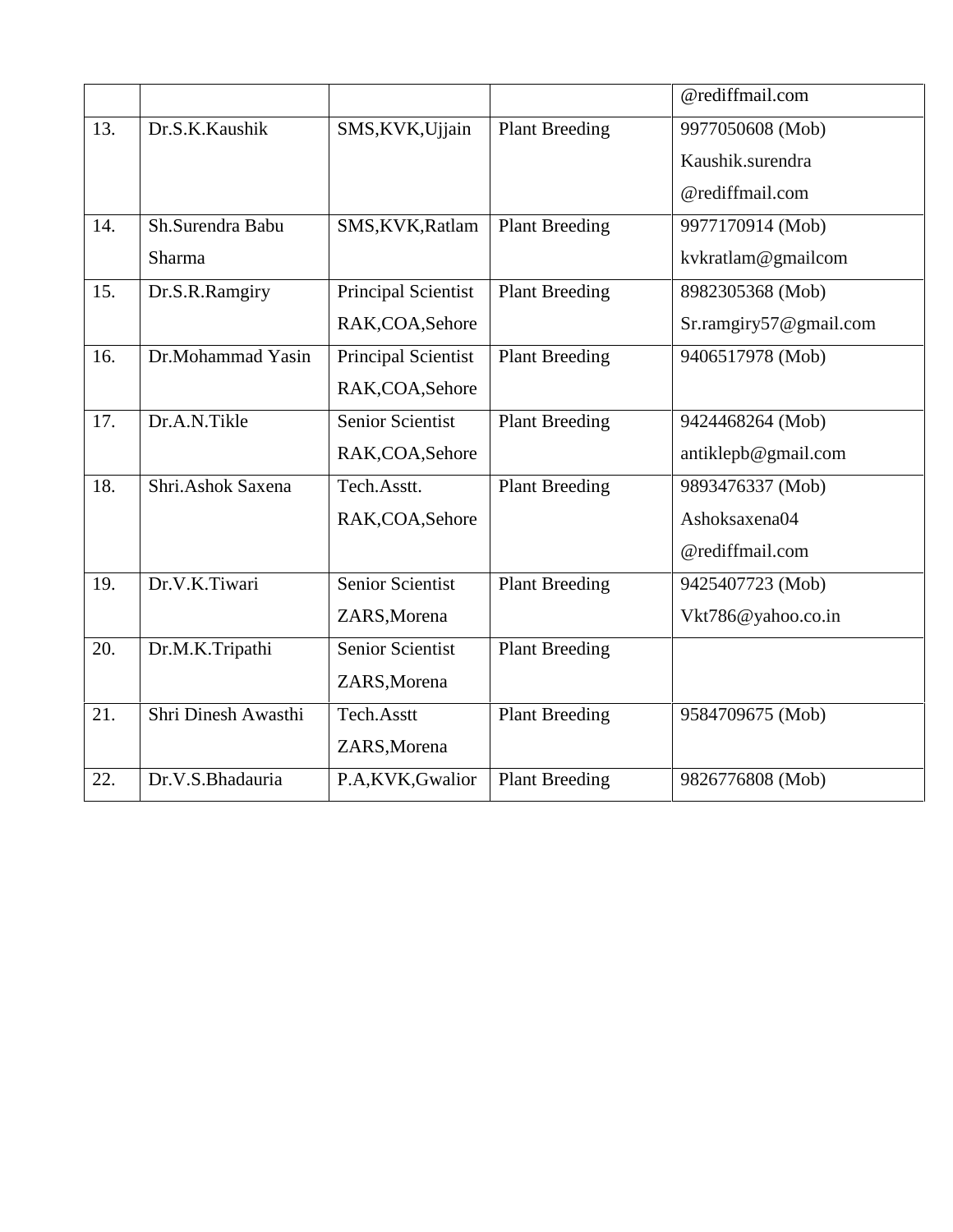## **M. Sc (Ag) Students Received Degree (1980 to 2014-15) – 100**

## **Ph.D Student Awarded Degree; 02**

## **Number of PG/Ph. D Students registered (RVSKVV, GWALIOR)**

| M. Sc. (Ag) admitted (New Course) in          | $2009-10$ :   | 06         |
|-----------------------------------------------|---------------|------------|
| Ph. D. admitted in                            | 2009-10:      | <b>NIL</b> |
| M. Sc. (Ag) admitted (New Course) in 2010-11: |               | 07         |
| Ph. D. admitted in                            | 2010-11:      | 03         |
| M.Sc. (Ag) admitted (New Course) in           | $2011 - 12$ : | 08         |
| Ph. D. admitted in                            | 2011-12:      | 02         |
| M.Sc. (Ag) admitted (New Course) in           | $2012 - 13$ : | 08         |
| Ph. D. admitted in                            | 2012-13:      | 01         |
| M. Sc. (Ag) admitted (New Course) in          | $2013 - 14$ : | 09         |
| Ph. D. admitted in                            | 2013-14:      | 04         |
| M. Sc. (Ag) admitted (New Course) in 2014-15: |               | 09         |
| Ph. D. admitted in                            | $2014 - 15$ : | 02         |
|                                               |               |            |
|                                               |               |            |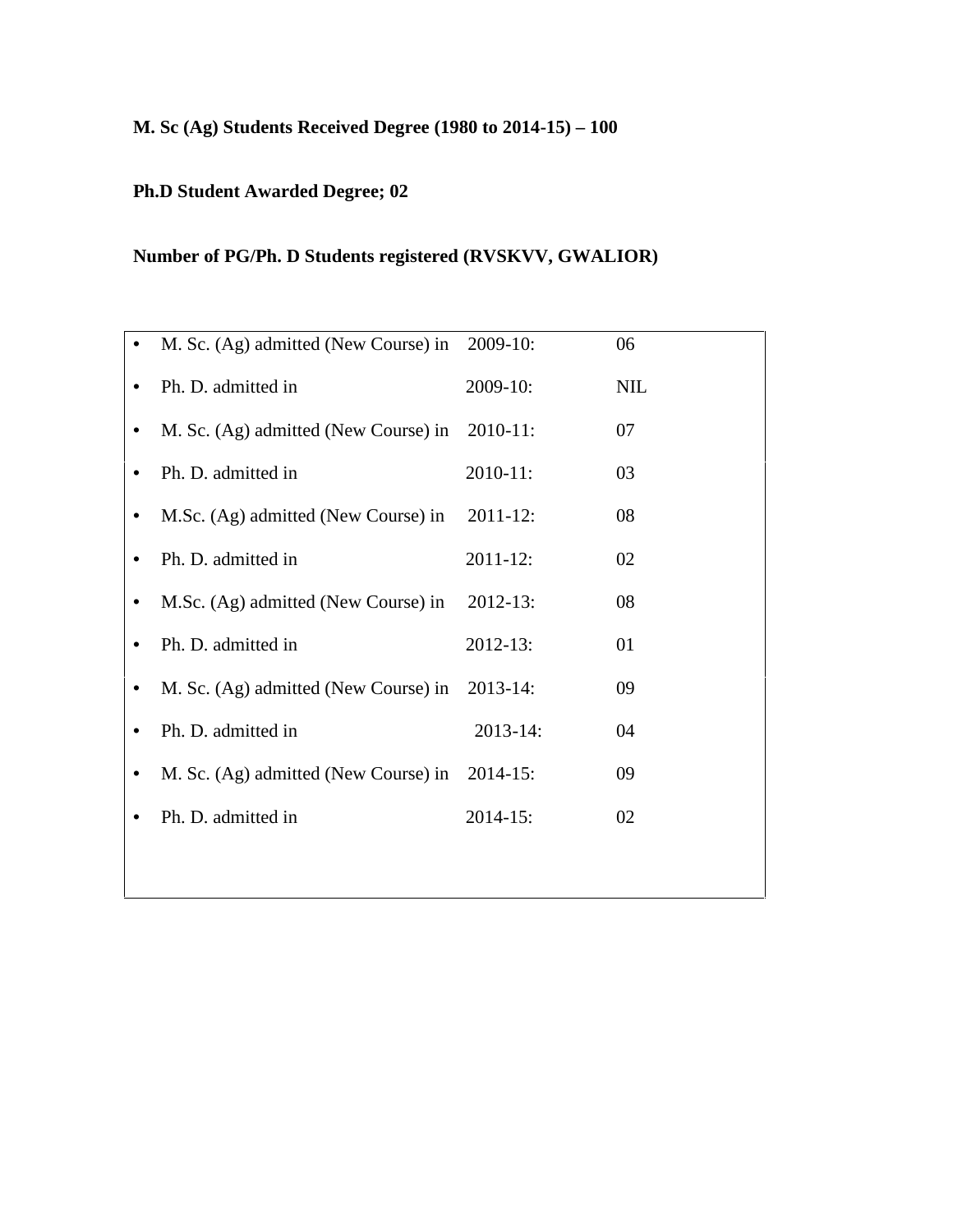| <b>Semester</b> | <b>Courses</b>                              | <b>Credit</b> |
|-----------------|---------------------------------------------|---------------|
|                 | Principles of Genetics                      | $3(2+1)$      |
| $\mathbf{I}$    | Principles of Seed Technology               | $3(2+1)$      |
| III             | Principles of Plant Breeding                | $3(2+1)$      |
| IV              | Breeding of Field/Horticultural Crops3      | $3(2+1)$      |
| V               | Principles of Plant Biotechnology           | $3(2+1)$      |
| VI              | ELPD Module I<br>Seed Production Technology | $3(1+2)$      |

## **PROGRAMME OFFERED IN PG PROGRMME:-**

## **Ist SEMESTERWISE DISTRIBUTION OF M.Sc.(Ag) PLANT BREEDING& GENETICS COURSES(2011-12)**

| <b>COURSE NO.</b>   | <b>NAME OF COURSE</b>                   | <b>CREDITS</b> |
|---------------------|-----------------------------------------|----------------|
| <b>MAJORCOURSES</b> |                                         |                |
| GP501               | Principles of Genetics                  | $2+1$          |
| GP502               | Principles of Cytogenetic               | $2 + 1$        |
| GP503               | Principles of Plant breeding            | $2+1$          |
| <b>GP508</b>        | Cell Biology and Molecular genetics     | $2+1$          |
|                     | <b>Total</b>                            | 12             |
| <b>Minor</b>        |                                         |                |
| Pl, Path513         | Disease resistance in plants            | $2+0$          |
| Pl.Path505          | Detection & diagnosis of plant diseases | $0+2$          |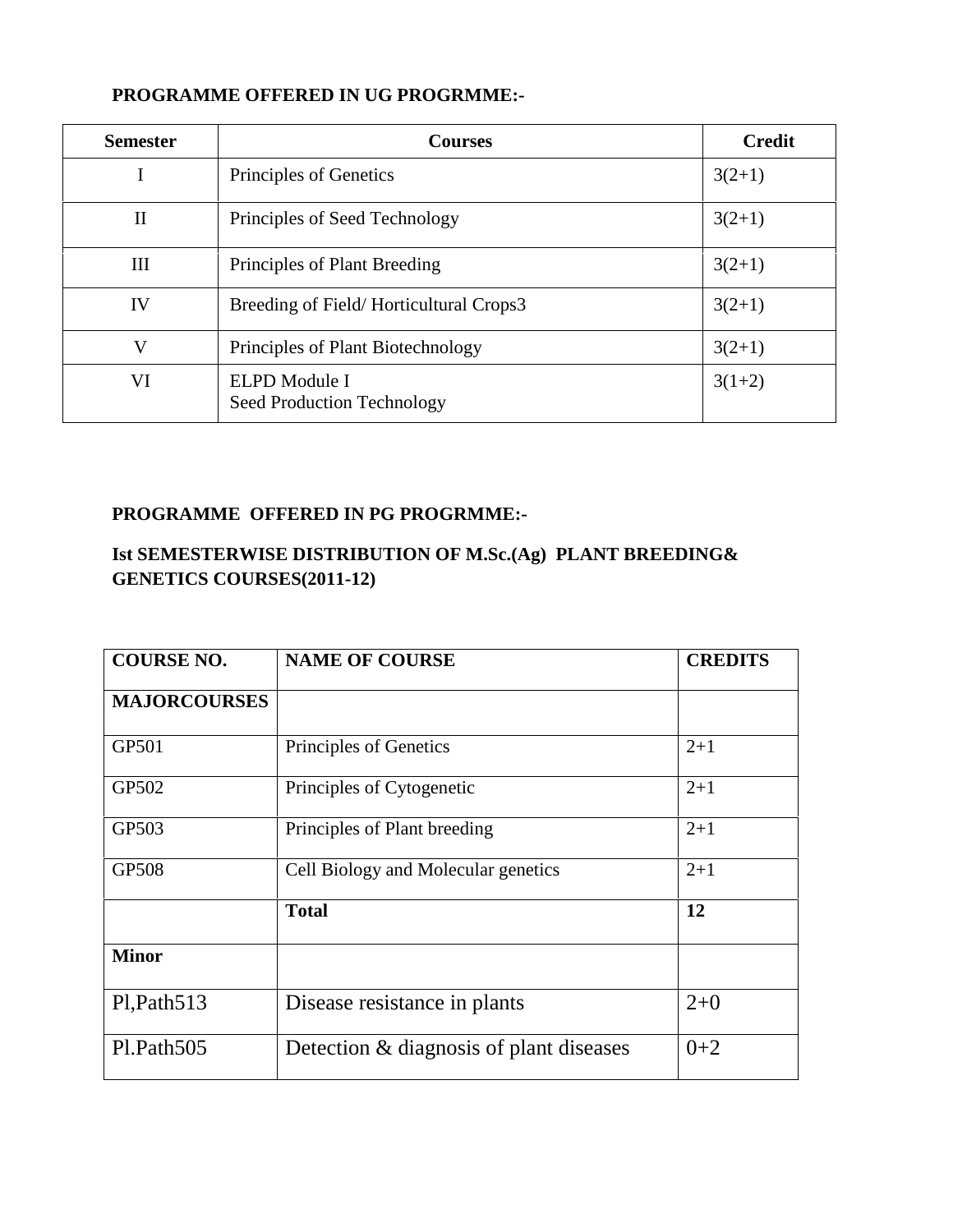| <b>Supporting</b> |                                                          | 04    |
|-------------------|----------------------------------------------------------|-------|
| <b>STAT511</b>    | Statistical methods for applied Sciences                 | $3+1$ |
|                   | <b>Total</b>                                             | 04    |
| <b>PGS501(NC)</b> | Library & Information Services                           | $0+1$ |
| <b>PGS502(NC)</b> | Technical Writing & Communication Skill                  | $0+1$ |
| <b>PGS503(NC)</b> | Intellectual property & Its management in<br>Agriculture | $1+0$ |
|                   | <b>Total</b>                                             | 3     |

## **2 ND SEMESTERWISE DISTRIBUTION OF COURSES**

| <b>COURSE NO.</b>    | <b>NAME OF COURSE</b>                            | <b>CREDITS</b> |
|----------------------|--------------------------------------------------|----------------|
| <b>Major Courses</b> |                                                  |                |
| GP515                | Maintenance Breeding and concept of Variety      | $1+1$          |
|                      | release and seed production                      |                |
| GP504                | Principles of Quantitative Genetics              | $2 + 1$        |
| GP509                | Bio Technology for Crop Improvements             | $2+1$          |
|                      | Total                                            | 8              |
|                      |                                                  |                |
| <b>Minor</b>         |                                                  |                |
| Pl.Path516           | Integrated disease management                    | $3(2+1)$       |
| <b>ENT511</b>        | Pest of Field crops                              | $2(1+1)$       |
|                      | Total                                            | 5              |
| <b>Supporting</b>    |                                                  |                |
| <b>STAT512</b>       | Design of Experiments                            | $2 + 1$        |
|                      | Total                                            | 3              |
| PGS504(NC)           | Basic Concept in Laboratory Technique            | $0+1$          |
| <b>PGS505(NC)</b>    | Agricultural Research, Research Ethics and Rural | $1 + 0$        |
|                      | development program                              |                |
| <b>PGS506(NC)</b>    | Disaster Management                              | $1 + 0$        |
|                      | <b>TOTAL</b>                                     | 3              |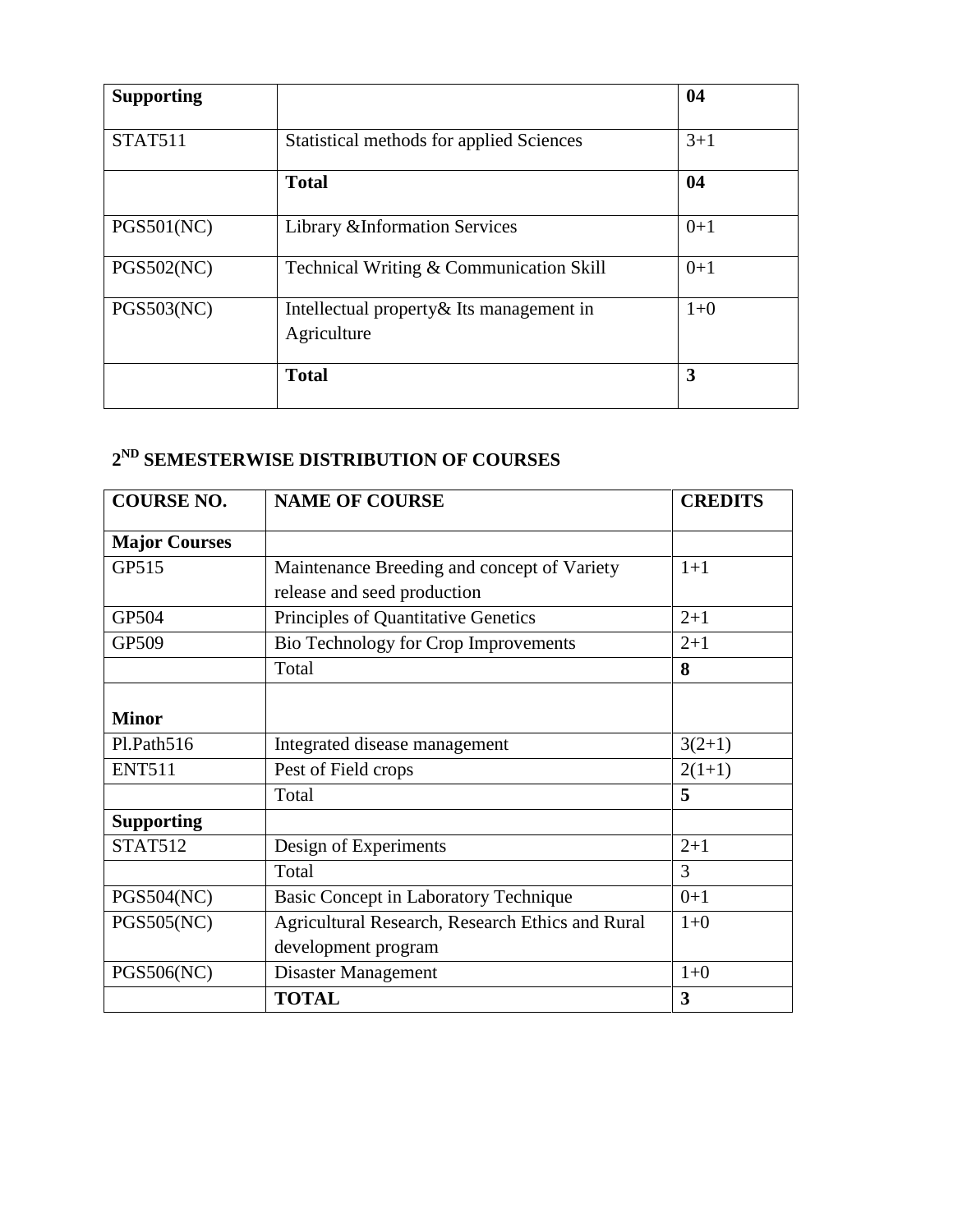## **3 rd SEMESTER WISE DISTRIBUTION OF COURSES**

| <b>COURSE NO.</b> | <b>NAME OF COURSE</b>   | <b>CREDITS</b> |
|-------------------|-------------------------|----------------|
| GP591             | Seminar                 | $1 + 0$        |
| GP599             | <b>Masters Research</b> | 10             |
|                   | <b>Total</b>            |                |

## **4 th SEMESTER WISE DISTRIBUTION OF COURSES**

| <b>COURSE NO.</b> | <b>NAME OF COURSE</b>   | <b>CREDITS</b> |
|-------------------|-------------------------|----------------|
| GP599             | <b>Masters Research</b> |                |
|                   | <b>Total</b>            | 10             |

## **PROGRAMME OFFERED IN Ph.D PROGRMME:-**

## **I st SEMESTERWISE DISTRIBUTION OF PLANT BREEDING& GENTICS COURSES**

| <b>COURSE NO.</b>   | <b>NAME OF COURSE</b>                                   | <b>CREDITS</b> |
|---------------------|---------------------------------------------------------|----------------|
| <b>MAJORCOURSES</b> |                                                         |                |
| GP 601              | Plant Genetics resources and Pre-Breeding               | $2+0$          |
| GP 604**            | Molecular and chromosomal manipulation in crop<br>plant | $2+0$          |
| GP $605**$          | Advances in plant Breeding Systems                      | $2+0$          |
|                     | <b>TOTAL</b>                                            | 06             |
| <b>Minor</b>        |                                                         |                |
| <b>ENT 606</b>      | Recent trends in Biological Control                     | $1+1$          |
|                     | <b>Total</b>                                            | 02             |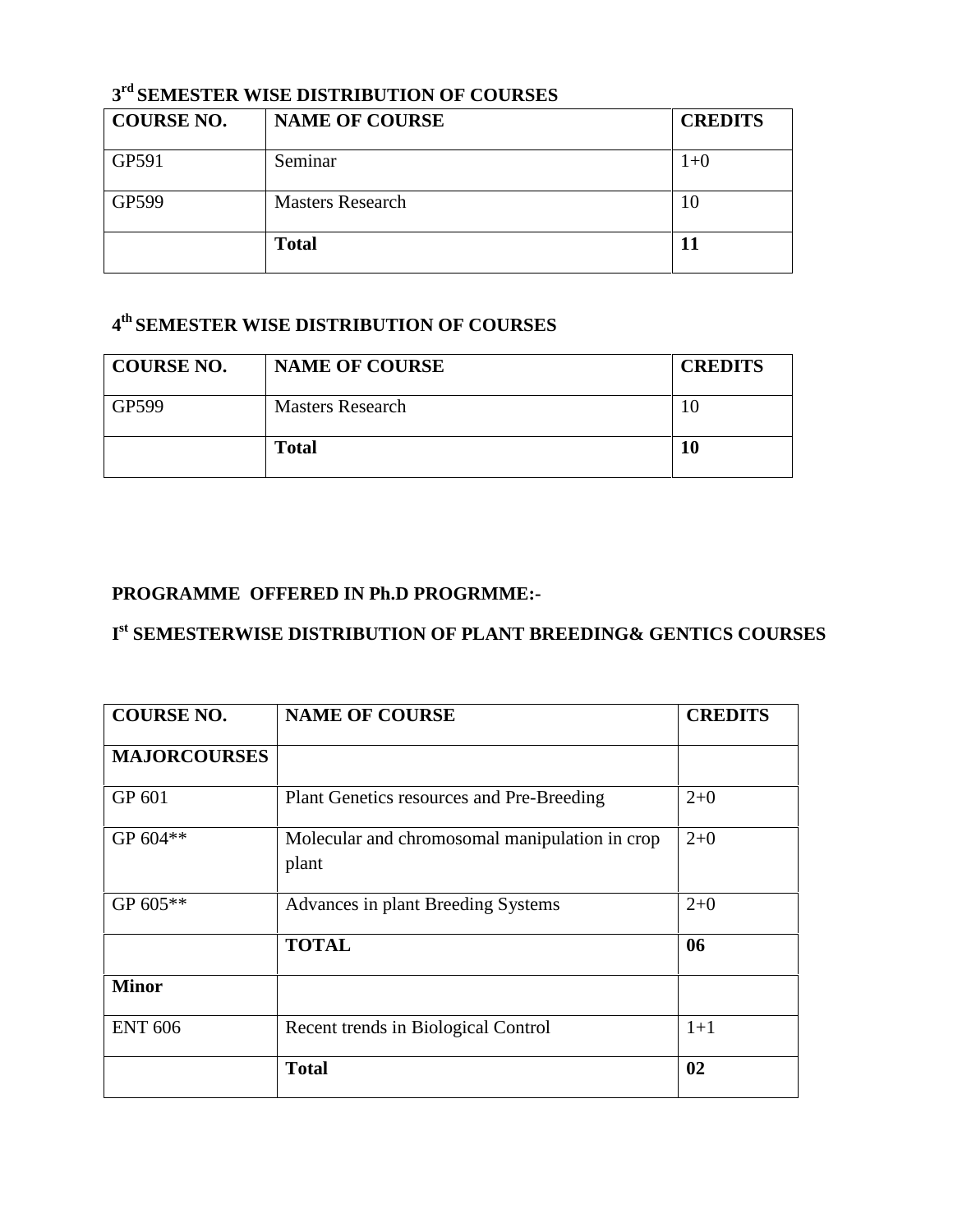| <b>Supporting</b> |                                                          | 04    |
|-------------------|----------------------------------------------------------|-------|
| <b>STAT 521</b>   | <b>Applied regression Analysis</b>                       | $2+1$ |
|                   | <b>Total</b>                                             | 03    |
| $PGS501(NC)*$     | Library & Information Services                           | $0+1$ |
| $PGS502(NC)*$     | Technical Writing & Communication Skill                  | $0+1$ |
| PGS503(NC)*       | Intellectual property & Its management in<br>Agriculture | $1+0$ |
|                   | <b>Total</b>                                             | 3     |

## **1) 2 ND SEMESTERWISE DISTRIBUTION OF COURSES**

| <b>COURSE NO.</b>    | <b>NAME OF COURSE</b>                             | <b>CREDITS</b> |
|----------------------|---------------------------------------------------|----------------|
| <b>Major Courses</b> |                                                   |                |
| GP 603**             | Genomics in Plant Breeding                        | $2 + 1$        |
| GP 602               | Advanced Biometrical & Quantitative<br>Genetics   | $2 + 1$        |
| GP 608               | Advances in Breeding major field crops            | $3 + 0$        |
|                      | <b>Total</b>                                      | 09             |
| <b>Minor</b>         |                                                   |                |
| <b>ENT 608</b>       | <b>Advance Host Plant resistance</b>              | $1+1$          |
| <b>ENT 611</b>       | Molecular approaches in Entomological<br>research | $1+1$          |
| <b>ENT 612</b>       | Advanced Integrated pest management               | $2+0$          |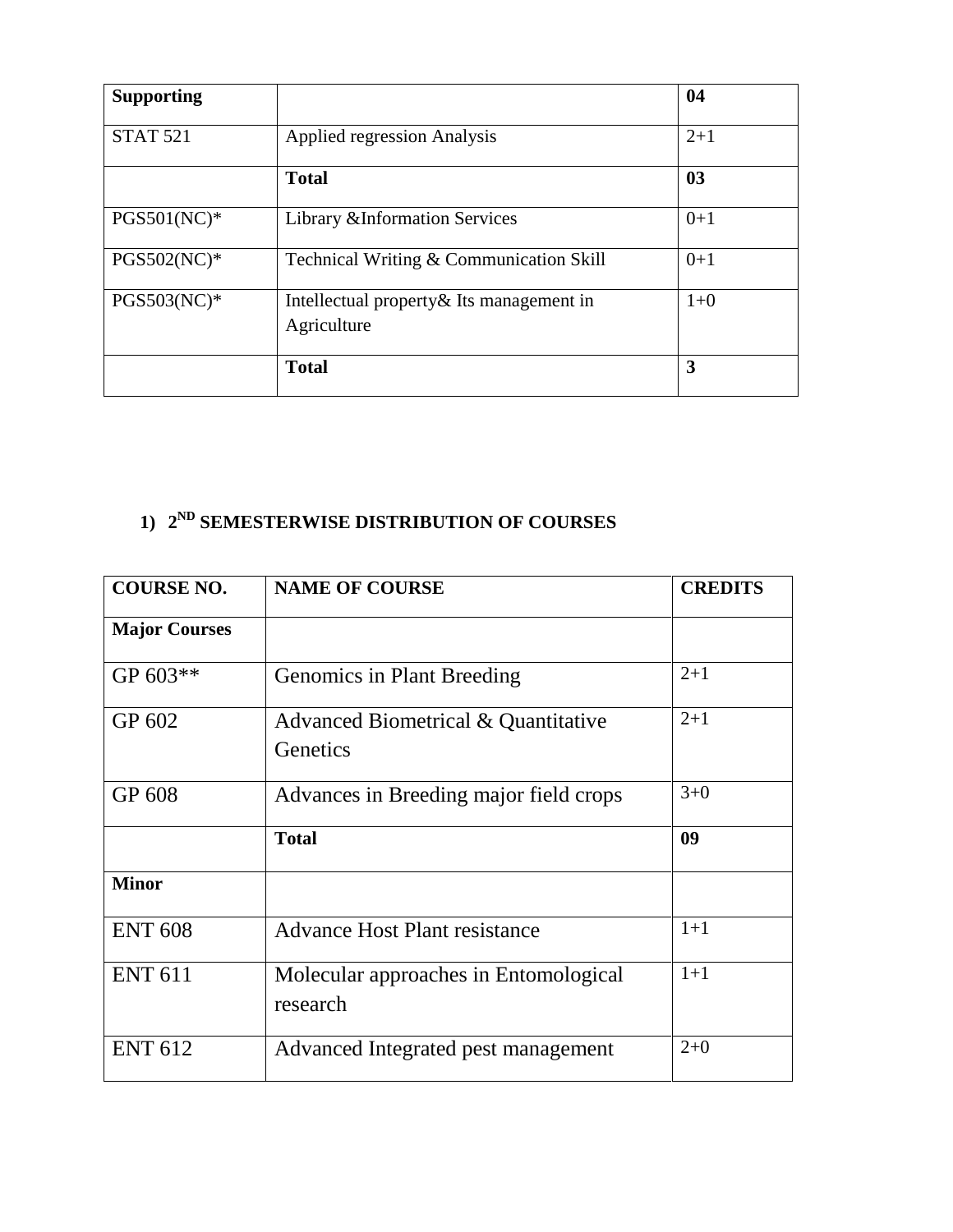| <b>Supporting</b> |                                                                         | 06      |
|-------------------|-------------------------------------------------------------------------|---------|
| <b>STAT 531</b>   | Data analysis using statistical packages                                | $2+1$   |
|                   | Total                                                                   | 03      |
| $PGS504(NC)*$     | Basic Concept in Laboratory Technique                                   | $0 + 1$ |
| $PGS505(NC)*$     | Agricultural Research, Research Ethics and Rural<br>development program | $1+0$   |
| PGS506(NC)*       | Disaster Management                                                     | $1+0$   |
|                   | <b>TOTAL</b>                                                            | 3       |

## **2) 3 rd SEMESTER WISE DISTRIBUTION OF COURSES**

| <b>COURSE NO.</b> | <b>NAME OF COURSE</b>   | <b>CREDITS</b> |
|-------------------|-------------------------|----------------|
| GP691             | Seminar                 | 1+0            |
| GP699             | <b>Masters Research</b> | 10             |
|                   | <b>Total</b>            |                |

## **4.4th SEMESTER WISE DISTRIBUTION OF COURSES**

| <b>COURSE NO.</b> | <b>NAME OF COURSE</b>   | <b>CREDITS</b> |
|-------------------|-------------------------|----------------|
| GP691             | Seminar                 | $1+0$          |
| GP699             | <b>Masters Research</b> | 10             |
|                   | <b>Total</b>            |                |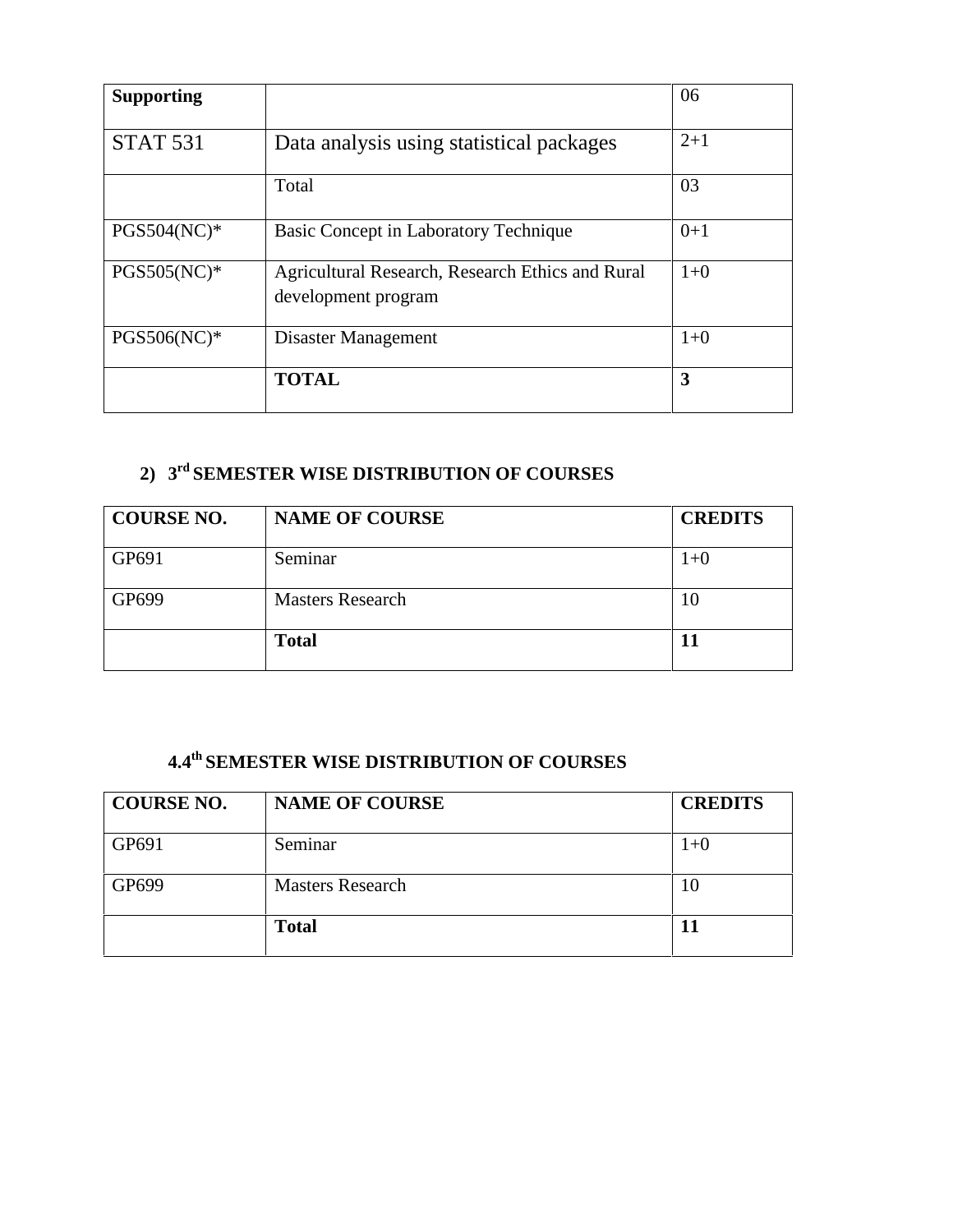#### **5.5th SEMESTER WISE DISTRIBUTION OF COURSES**

| <b>COURSE NO.</b> | <b>NAME OF COURSE</b>   | <b>CREDITS</b> |
|-------------------|-------------------------|----------------|
| GP699             | <b>Masters Research</b> | .U             |
|                   | <b>Total</b>            |                |

## **6.6th SEMESTER WISE DISTRIBUTION OF COURSES**

| <b>COURSE NO.</b> | <b>NAME OF COURSE</b>   | <b>CREDITS</b> |
|-------------------|-------------------------|----------------|
| GP699             | <b>Masters Research</b> |                |
|                   | <b>Total</b>            |                |

## **TECHNOLOGY PRODUCT DEVELOPED: -** The following crop varieties recommended for the state.

| Crop                   | <b>Recommended varieties</b>                                              |
|------------------------|---------------------------------------------------------------------------|
| <b>Soybean</b> (Early) | JS.95-60, JS.93-05, JS.71-05, JS.90-41                                    |
|                        |                                                                           |
| (Medium)               | RVS.2001-04, JS.335, NRC.37.JS.75-46, NRC.12.                             |
| (Late)                 | JS.80-21, JS.97-52, JS.72-280.                                            |
|                        |                                                                           |
| <b>Maize</b>           | JM.8,JM12,JM.216,Ganga white-2,JM.13,J.POP-11,African Tall                |
|                        | (F), C.M.-3, J.B.M.-421, H.P.Q.M-.1(Hybrid) P.E.M.H-1, P.E.M.H-2.         |
| Sorghum                | J.J-938, J.J.-1041, J.J-1022, J.J.-741, C.S.H-.18, I.M.S-.9A, 9B, Indore- |
|                        | 12.                                                                       |
| <b>Bajra</b>           | JBV-2, JBV-3, JBV-4, HHB-67(Improved) (hybrid), GHB-744.                  |
| <b>Black Gram</b>      | JU-3, PDU-1, LBG-20, TAU-1, PU-35, PU-19, JU-86, T-9, PU-30.              |
| <b>Green Gram</b>      | JM-721, TARM-1, K-851, TM-98-50, HUM-1, PUSAVISHAL, PDM-                  |
|                        | 139, PDM-11, PDM-54, Ganga-8, TM-99-37, TJM-3.                            |
| <b>PADDY</b>           |                                                                           |
| (Early)                | JR-201, JR-353, JR-345, JR-503, JR-504.                                   |
| (Medium)               | Kranti, IR-64, Mahamaya, Pusa Songhandha-3, Pusa Songhandha-5, Pusa       |
|                        | Basmati-1, Madhuri, PS-4.                                                 |
| (Hybrid)               | JRH-4, JRH-5.                                                             |
| <b>TILL</b>            | JT-21, JT-22, JT-55, TKG-8, TKG-306.                                      |
| <b>Cotton</b>          | RB-50, K-2, Vikram k-4 Maljari, Tapti, JCC-1.                             |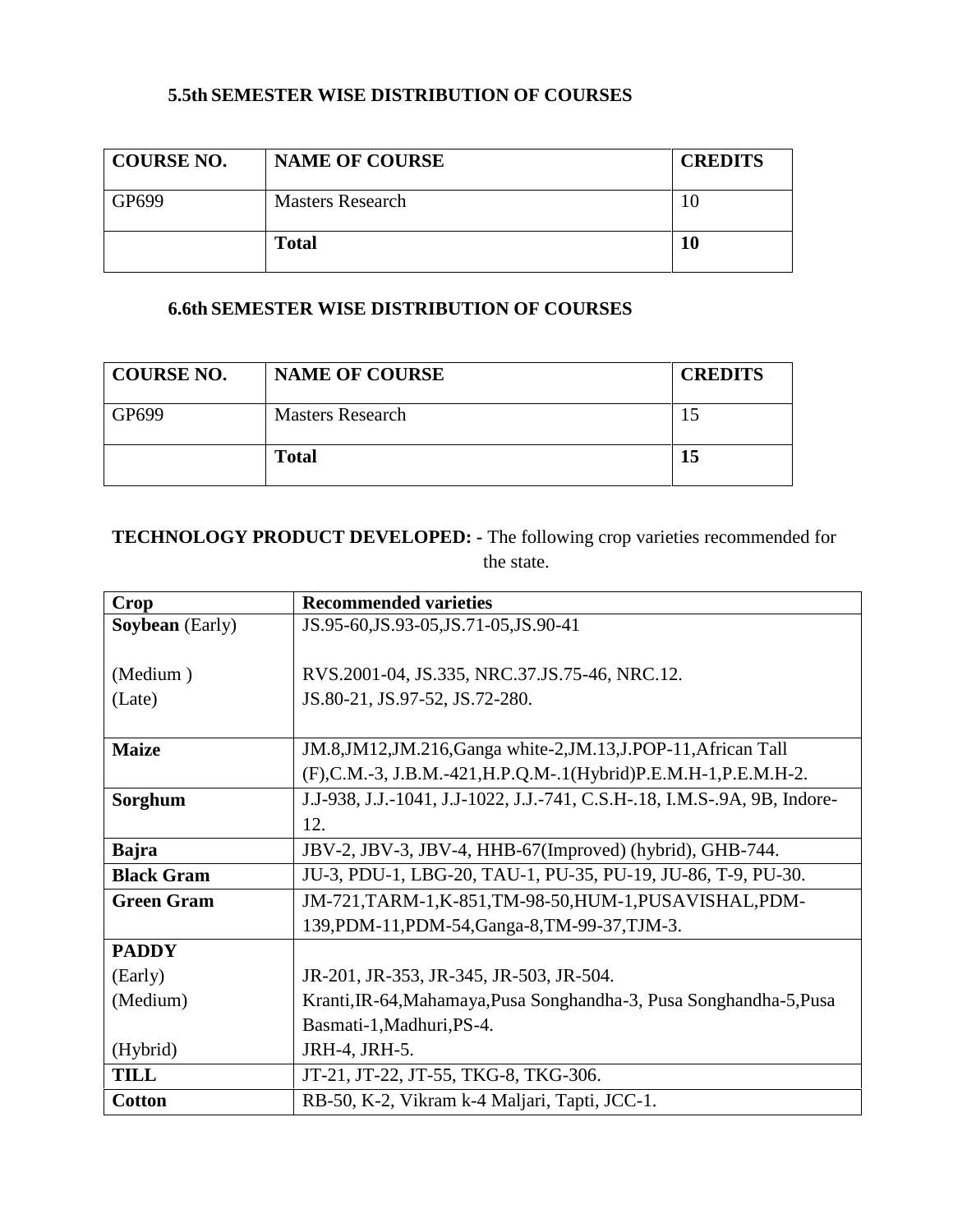| <b>Sunflower</b>             | Morden, MSFH-17.                                                     |  |
|------------------------------|----------------------------------------------------------------------|--|
| <b>Arhar</b>                 | JKM-7, TJT-501, RVCPH-2671 (Hybrid), JKM-189, RVA-28.                |  |
| Groundnut                    | JL-24, JGN-3, TG-26, TG-24, TG-41, TG-37, JGN-23.                    |  |
| Wheat                        |                                                                      |  |
|                              |                                                                      |  |
| Partial Irrigaed (1-2)       | C-306, Sujata, JWS-17, HW-2004(Amar), HI-1500(Amarta), MP-3020, HI-  |  |
| ),10 Novenmber,              | 1531, (Harshita), HI-8627, (Malwa kranti), HD-4672 (Malab rattan).   |  |
|                              |                                                                      |  |
| <b>Irrigated Timely sown</b> | GW-190, GW-273, GW-322, GW-366, DL-803-3 (Kanchan), MP-1142, HI-     |  |
| $(3-5)$ , 25 November)       | 1479(Swarna), Raj-1555, HI-8381(Malabshri), HI-8498(Malabshakti).    |  |
|                              |                                                                      |  |
| Irrigated Late sown (3-      | M.P-4010,HI-1418(Navin chaduosi),DL-788-2(Vidhisha),GW-173,HD-       |  |
| 4),25 November)              | 2285, HI-1454(Abha), HD-2864, HI-8498, RVW-4106, MP-1203.            |  |
|                              |                                                                      |  |
| Irrigated exteme late        |                                                                      |  |
| $(4-5)15$ January            | MP-4010, HD-2402, Raj3777, HI-1418, HD-2864, HD-2932.                |  |
| Irrigated saline soils       |                                                                      |  |
| $(4-5)$                      | Raj-3077, JBO-666, KRL-19.                                           |  |
| Gram (Desi)                  | JG-16, BG-1053, JG-412, JG-6, JG-11, Jaki-92-18, JG-130, JG-315, JG- |  |
|                              | 322, JG-218, Vijay vishal, Uday JG-226, IPCK-2004-29, RVG-201.       |  |
| Gram (Kabuli)                | RVKG-101, JG-1, JKG-3, RVSJKG-102 Fule G-0517, KAK-2, PKV-4,         |  |
|                              | RVG-203.                                                             |  |
| Pea                          | Arkel, AP-3 JM-6, Pusa Pragati.                                      |  |
| <b>Barseem</b>               | JB-1, JB-5, PB-1.                                                    |  |
| Oat                          | Kent, JO-1.                                                          |  |
| <b>Linseed</b>               | JLS-9, JLS-23-10, JLT-27, JLT-26                                     |  |
| <b>Safflower</b>             | JSF-1, JSF-7, JSF-73, JSF-97, JSF-99, RVS-113.                       |  |
| Lentil                       | JL-3, JL-1, Nori (IPL-81), RVL-31.                                   |  |
| <b>Mustard</b>               | JM-1, PusaBold, JM-2, JM-4, Rohidi, PusaJay kisan, JM-3, RVM-2.      |  |
| <b>Toriya</b>                | $JT-1$                                                               |  |
| <b>Sugarcane</b>             | COJN-86-141, CO-86032, COC-671, CO-6527, CO-7318, CO-6304,           |  |
|                              | CO-86-572.                                                           |  |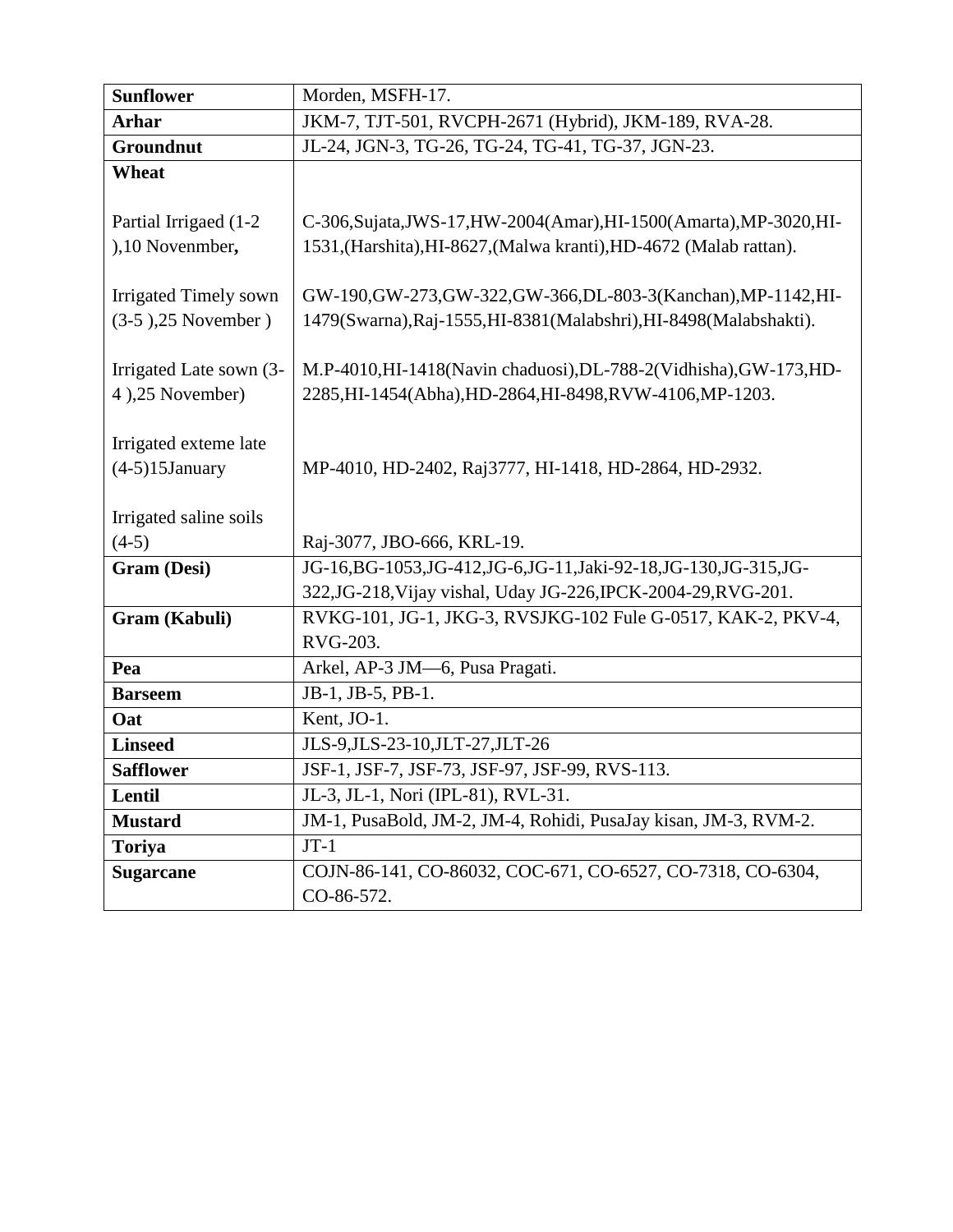#### **SIGNIFICANT ACHIVEMENT: - Research Projects Of The Department**

- AICRP on Pearl millet
- AICRP on Wheat
- AICRP on Groundnut
- Millet Improvements scheme (State Plan)

## **WHEAT TECHNOLOGY DEVELOPED: Main Features of MP 4010**

- 1. It is recommended for central zone
- 2. Average grain yield is 40.10 q/ha
- 3. Good appearance, bold size and amber color grain
- 4. Resistant to both stem and leaf rusts.
- 5. Maturity: 108 days
- 6. Height: About 80-85 cm
- 7. Tolerant to terminal heat & drought
- 8. Its hectoliter weight is around 82.4.
- 9. Its sedimentation value is 48.5
- 10. Protein is about 12.6%

## **RVW 4106 Main Features**

- 1. It is recommended for late sown irrigated condition in MP
- 2. Average grain yield is 45-55 q/ha
- 3. Bold size and amber color grain
- 4. Resistant to both stem & leaf rusts
- 5. Maturity: 112 days
- 6. Height: About  $87 \pm 15$  cm
- 7. Tolerant to terminal heat & drought
- 8. Its hectoliter weight is around 79.7
- 9. Its sedimentation value is 49.0
- 10. Protein is about 13.55%
- 11. Notification No. DL-33004 / 99, No. 408 dated 16-03- 2012



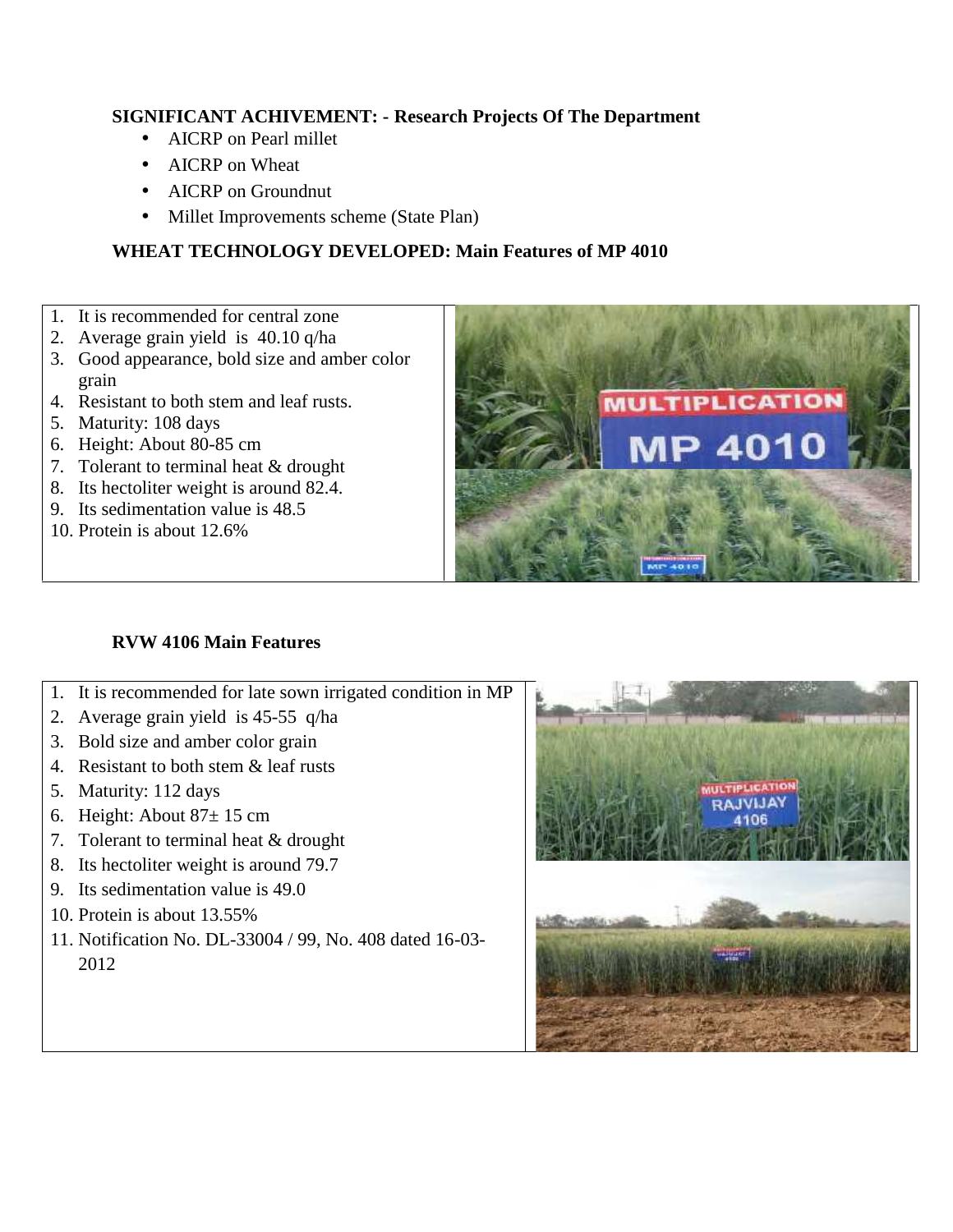## **PEARL MILLET TECHNOLOGY DEVELOPED JBV-2 (OPV) MP309 released in 1999**

| 01 | Parentage              | Developed from early composite 91(EC-91) bred by                      |  |
|----|------------------------|-----------------------------------------------------------------------|--|
|    |                        | random mating 140 S1 progenies                                        |  |
| 02 | Maturity               | $70-75$ days                                                          |  |
| 03 | Grain Type             | Globular, small (Test weight, 7.43g)                                  |  |
| 04 | Biotic stress          | Resistant to Downey mildew                                            |  |
| 05 | Abiotic stress         |                                                                       |  |
| 06 | Recommended<br>regions | Rajasthan, Gujrat, M.P., Haryana, U.P. and Punjab                     |  |
| 07 | Areas of adoption      | MP and A zone of Country                                              |  |
| 08 | Special attributes     | Spike Cylendrical Yellow anther, bristles absent<br>exertion complete |  |
| 09 | Average yields         | 1.8-2.0 $t/ha$                                                        |  |
| 10 | Scientist<br>involved  | Dr.A.K.Singh,Dr.G.S.chauhan                                           |  |
| 11 | Year of release        | 1999                                                                  |  |
| 12 | notification           | SO.425(E) 8.6.99                                                      |  |

## **PEARL MILLET: JBV-3(OPV) MP363 RELEASED IN 2000.**

| 01 | Parentage            | Developed by random mating of 15 full sib          |  |
|----|----------------------|----------------------------------------------------|--|
|    |                      | progenies                                          |  |
| 02 | Maturity             | 70-75 days                                         |  |
| 03 | Grain Type           | Obviate , medium (Test weight, 8.66g)              |  |
| 04 | <b>Biotic stress</b> | Resistant to downey mildew                         |  |
| 05 | Abiotic stress       |                                                    |  |
| 06 | Recommended          | Rajasthan, Gujarat, M.P., Haryana, U.P. and Punjab |  |
|    | regions              |                                                    |  |
| 07 | Areas of adoption    | M.P.and A zone of Country                          |  |
| 08 | Special attributes   | Spike Cylindrical long(33.1 cm) Yellow white       |  |
|    |                      | anther, bristles absent exertion complete          |  |
| 09 | Average yields       | $20-26q/ha$                                        |  |
| 10 | Scientist involved   | Dr.A.K.Singh,Dr.G.S.chauhan,Dr.R.K.Pandya          |  |
| 11 | Year of release      | 2000                                               |  |
| 12 | notification         | SO.92(E) 2.2.01                                    |  |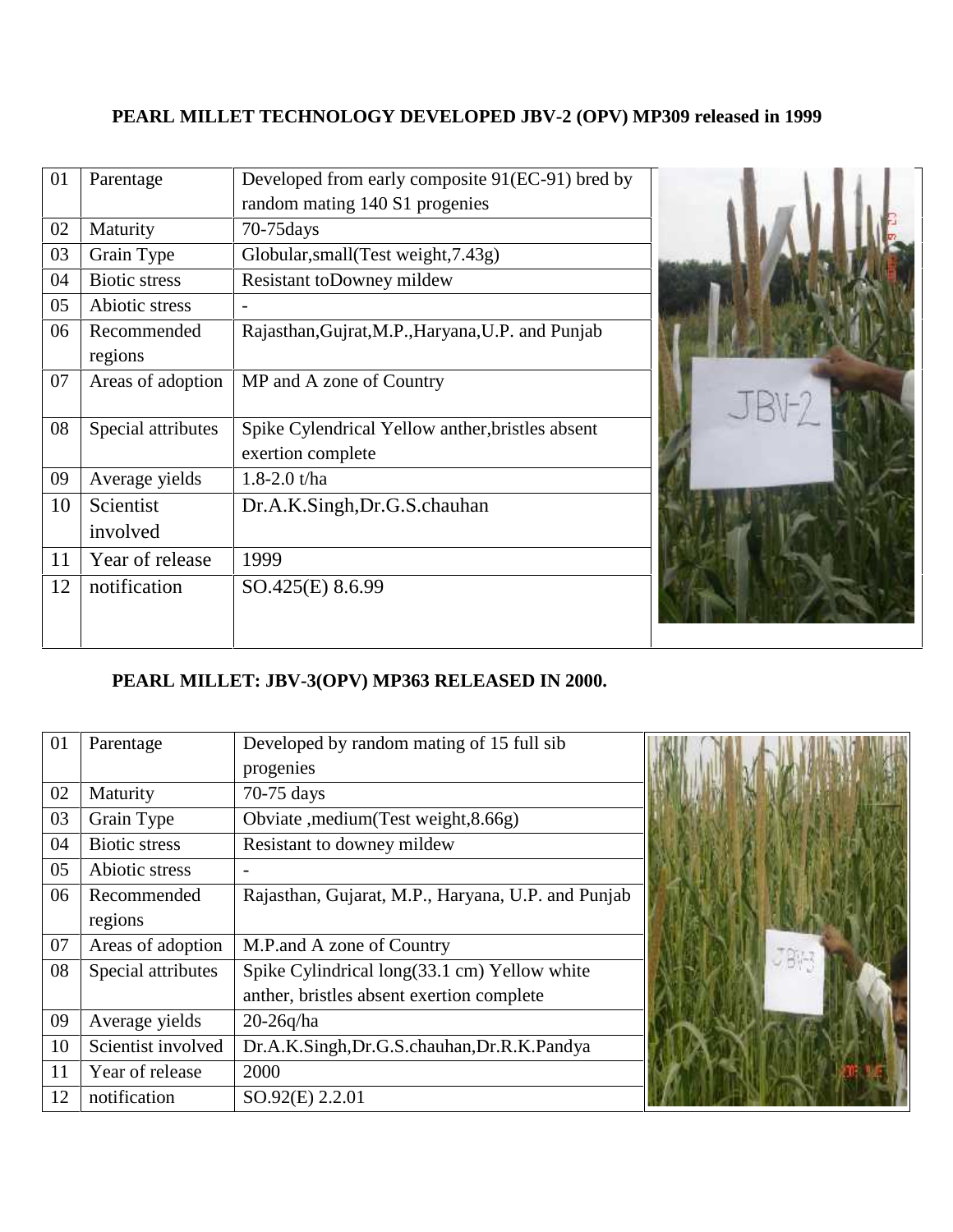## **Pearl millet (OPV): JBV-4 (Release in 2006 by Govt. of M.P.)**

| 01 | Parentage               | Bred by random mating 212 S1 progenies    |  |
|----|-------------------------|-------------------------------------------|--|
|    |                         | from C3 cycle of early smut resistant     |  |
|    |                         | composite (ESRCII)                        |  |
| 02 | Maturity                | 75 days                                   |  |
| 03 | Grain Type              | Obovate to lanceolate                     |  |
| 04 | <b>Biotic stress</b>    | Resistant to dwney mildew disease         |  |
| 05 | Recommended regions     | Madhya Pradesh                            |  |
| 06 | Areas of adoption       | Bhind, Morena, Gwalior part of shivpuri   |  |
| 07 | Special attributes      | Spike Cylendrical Yellow anther, bristles |  |
|    |                         | absent exertion complete                  |  |
| 08 | Average yields          | $24-30q/ha$                               |  |
| 09 | Scientist involved      | Dr.G.S.chauhan, Dr.A.K.singh & Dr.R.K.    |  |
|    |                         | Pandya                                    |  |
| 10 | Year of release         | 2006                                      |  |
| 11 | Notification/registered | S.0.1178 (E) dt 20.07.07/Registered in    |  |
|    |                         | NBPGR IC No.548533                        |  |
|    |                         |                                           |  |
|    |                         |                                           |  |

## **RVSBP -1 (OPV) Selected for VIC for state release in 2012**

- High Biomass Variety
- Grain yield: 20.81q/ha. Fodder yield :90q/ha
- Maturity :80-85 days